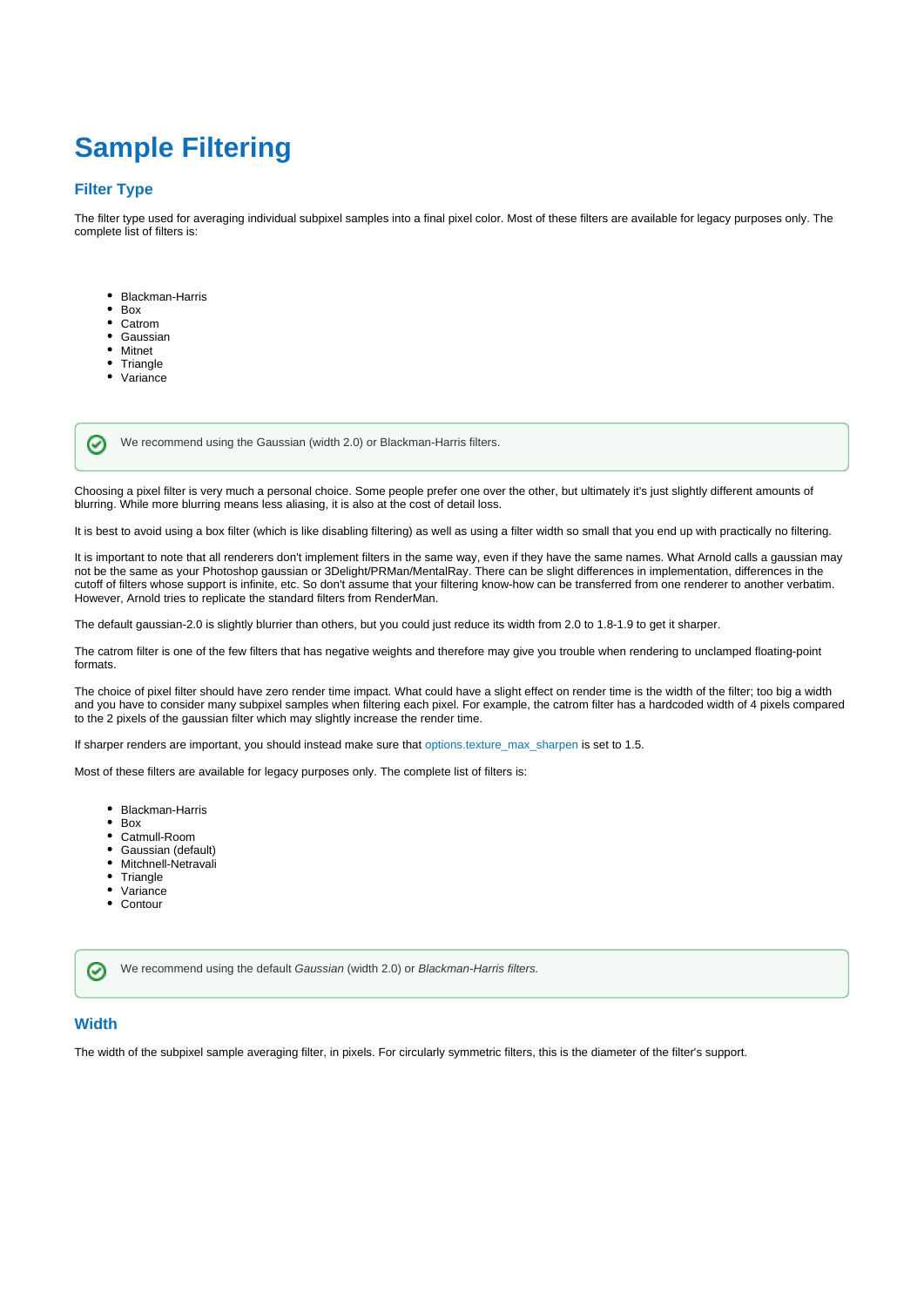

This example demonstrates the effect filter width can have on moire effects in your images. Increasing the filter width setting helps to reduce the moire effect.

This is more noticeable on the left side and top of the cube.